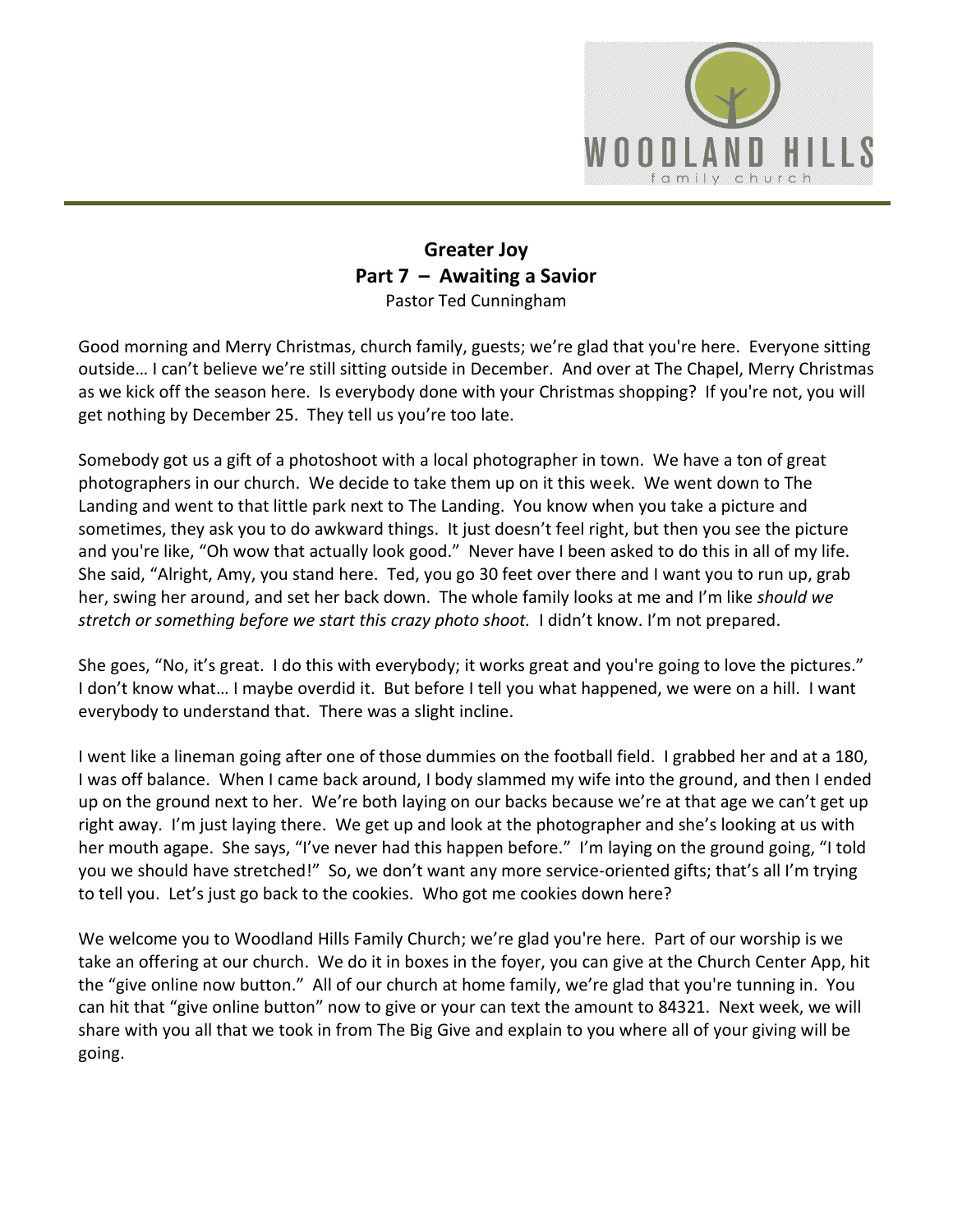We're going to continue today in Philippians as we talk about *Awaiting a Savior*. If you have your Bibles and want to turn to Philippians 3, we're going to pick up in Verse 14, right where Shay left off last week, and we are going to continue through to Verse 21. We're talking today about eagerly awaiting a savior. We're celebrating Christmas, which is celebrating the birth of Christ, the first coming of Christ, but as we celebrate the first coming of Christ, follower of Jesus, we are to be eagerly awaiting the second coming of Christ. If you follow with advent, you'd light the candles. Last week, we lit the hope candle, and we are eagerly awaiting the coming of the Lord.

Over the last couple of years… And I don't know if it's going to be more so the older I get, but I am longing for the return of Christ Jesus to this earth. That is what we are celebrating when we celebrate Christmas as well.

You know when the angel appeared to the shepherd in Luke 2: 10, the angel said to them, *Do not be afraid,* for every lost man, woman, boy, girl here today, please hear this. Today we are to declare to you the good news that brings great joy for all people. That is what we do as we begin this Christmas season.

And we are in between these two statements. The first one is Christ has come, and we've been singing about that today. Today, we've been celebrating the birth of Christ, but we are in between Christ has come and come Lord Jesus. We are longing for the return of the Lord. Here's the bottom line that's going to take us through the entire text today in Philippians.

How we wait matters. So, this isn't just a message on patience. Some would say that it really has nothing to do with patience. We're not even talking about patience today. But patience would be that ability to wait. Well, we're not talking about ability to wait. We're going to see clearly in the text today Paul teaching us what we need to do while we eagerly await the return of Christ because we are to continue to press on.

Waiting is not something we're really that good at. If you hate waiting, would you raise your hand. If you love waiting, like that's your favorite thing to do, would you just raise your hand. Last week, after Thanksgiving… I've lived in Branson 20 years. I have never seen towns so crazy as those couple of days after Thanksgiving. This is terrible. If you are a tourist here today, would you raise your hand. We want to welcome you to our church before we talk about you. We're glad you're here; we really are. We love you. Welcome. But, wow, we just need to… I don't know. We've got quotas and all sorts of things around; we just need to limit the amount of people that come to town because it was a lot. We walk our dogs down at The Landing to get them socialized. We have a one-year-old, 60 lb. dog so we like to take him down to The Landing.

We went down to The Landing, which was a huge mistake on Saturday. I couldn't find a parking space over there by Belk. I'm not going to wait. I'm the type I'll drive to Springfield to get my item that I need before I wait five minutes for a parking space. I was trying to wait. But then I noticed people were making up their own spots. Did you notice this. I mean it was aggressive. They were pulling up on curbs, driving on grass. We get out and we're walking the dogs. Shay Robbins had a fantastic message last week on self-righteousness. If you haven't heard, go back to last week and look at the fact that you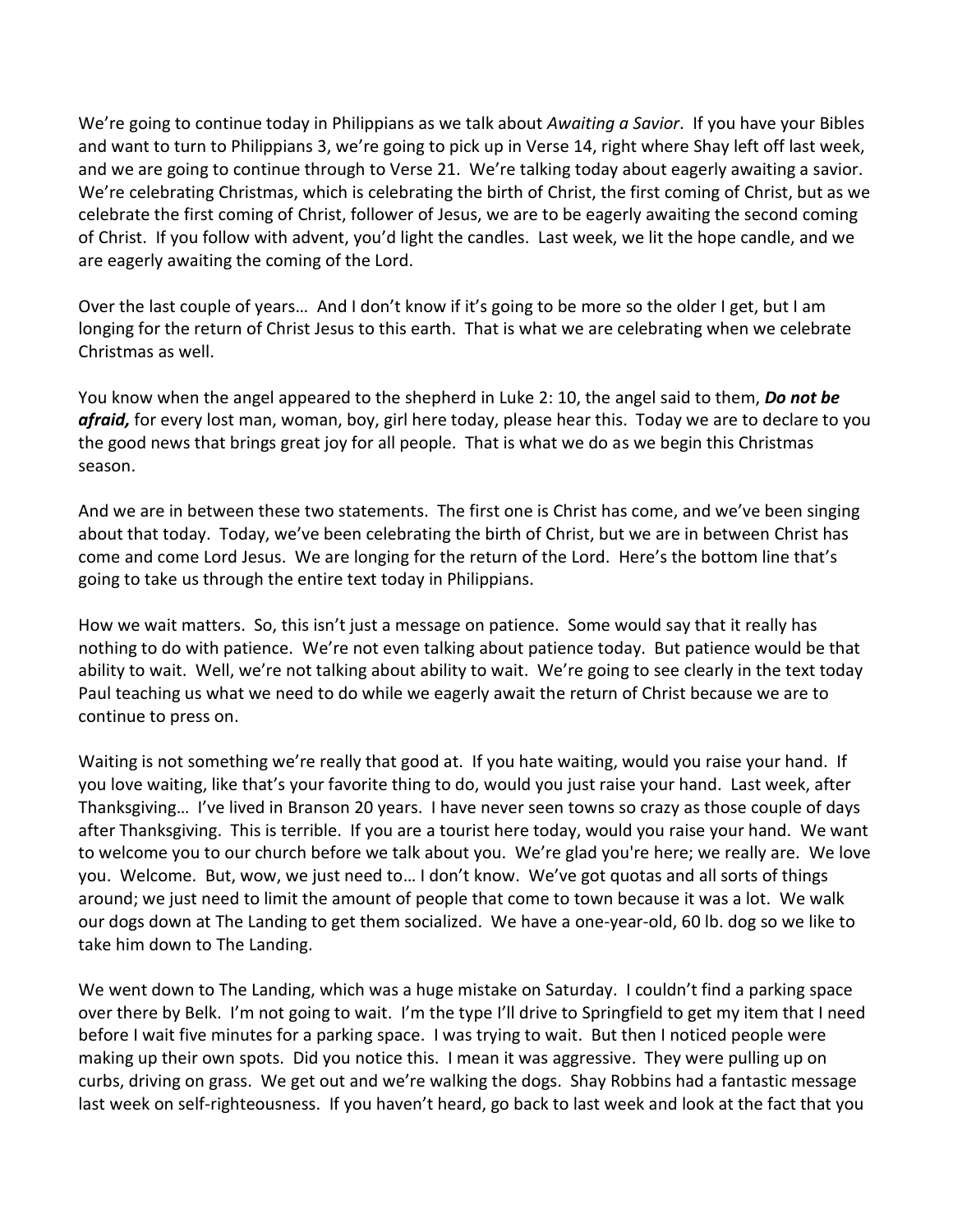always need to be right. And that you always need to share your rightness with other people. That was so spot on at Thanksgiving. You hear a conversation going on with someone talking and you hear something wrong and your like, *I gotta get over there really quick and get my rightness into that conversation.* That was me in the Branson Landing parking lot, walking around, looking at all these cars parked crazy. I'm pointing them out. There was a F250 King Ranch with a Texas license plate that hopped the curb in the grass and parked up against a sapling tree. And I'm saying this stuff out loud. I called it out to Amy. I go, "Who's he think he is? He doesn't own this state." I go around the corner and there is a brand-new, macked out Bronco hopped the curb, on the grass, at an angle like he's in a showroom somewhere. It comes out of mouth. "What a cocky Bronco owner." This is the whole time.

I come to church at 8:30, first service. I'm dealing with my self-righteousness. I don't have the patience for these people. I go out afterwards and realize that that Bronco is in our parking lot. And that Bronco belongs to someone who has been a member of this church for almost 20 years. That Bronco owner's brother was the preacher last Sunday. Now I'm not telling you who it is. But I went out… This is what I love and will always love about living and pastoring in a small town. I walked out and I meet… let's just say his initials are Blake Robbins. He goes, "Hey, I got a new Bronco; you want to see it?" I walked over and I said right to him, "You're a cocky Bronco Owner. Who taught you how to park?"

So, I always want you to feel the message before we get into the text. Are you there? I'm going to be interested where he's parked after this service. If he's parked anywhere other than between two lines, he is done and at First Baptist Branson. Will let Jeremy deal with him; we ain't gotta put up with that type of stuff around here. Sir, we're just having fun. I just want to make sure you know.

All of that to say we're not talking about the ability to wait; we're talking about how we wait. We're waiting for the second coming of Christ. We're eagerly, as we are going to see today in the text, awaiting the second coming of Christ. So, how are you doing with waiting? What do you do? What is your immediate, inside, when you see this in a theme park with your kids (sign that says, "Wait time 180 Minutes")? Are you waiting three hours for a three-minute ride? How are you waiting? What are you waiting for?

If we can go very serious. There are some of you who are waiting for a pandemic to end. I'm just going to say this to my ultra-opinionated friends. How you wait matters.

Some of you are waiting for an answer to prayer. Are you still praying? Are you still seeking the Lord? Have you been praying for so long that you've given up? Because that's what happens when we wait. Some of us wait and worry. Some of us wait and give up. Some are waiting and disappointed. Some are waiting and feel rejected. Some of you are waiting for a lost child to come home. Have you given up? Have you stopped pursuing that child, the relationship with that child? Have you stopped praying for that child's salvation? Some of you are waiting for a strained relationship to reconcile. You've tried everything. You say, "I know, make every opportunity, take every opportunity." Have you taken the opportunities or are you done? You're waiting too long.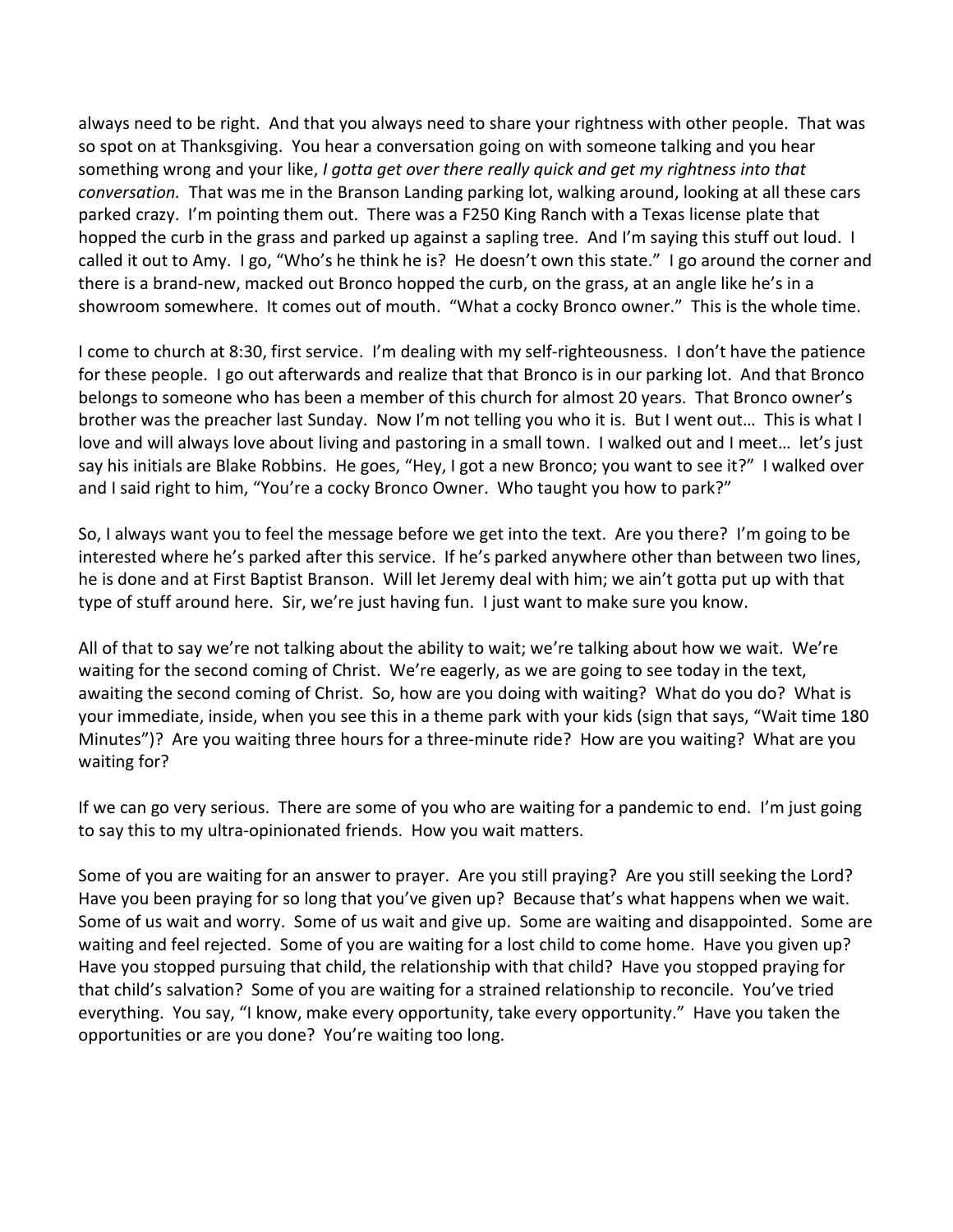Some are waiting for a breakthrough in your marriage. Some of you are waiting and waiting and waiting and you're at the point of giving up. You've waited. And, again, it's not just about patience, the ability to wait. We're talking about how we wait today.

I hear this all the time and I wait with people as they are waiting for a biopsy test result. Some people go in later on in the week. That's a hard weekend. That's a difficult weekend. Those are the calls that we usually take that are like, *I just need to know*. How we wait matters.

Some of you have had your reputation kicked through the mud and you're waiting for the lies about you to be debunked and the truth to come out.

You know what hit me this week as we talk about the finish line being heaven? As we talk about our ultimate prize, the ultimate prize is in Christ Jesus. As I think about heaven being the finish line… Not retirement, not graduation, not a good test result. That's not the finish line. The finish line is when we are face to face with Jesus.

I thought about this. Some of us are going to have lies spread about us. You're going to have a lie spread about you and guess what? This side of heaven, the truth may never be received by others, that member of your family or online. That's why my pull and my focus, your pull and your focus is heavenward. As a citizen of heaven, you know that longing that we should have.

Today, as we talk about celebrating the birth of Jesus, we're really in between as we eagerly await the return of Christ.

Picking up where Shay ended last week in Philippians 4: 14, we read, *14 I press on toward the goal to win the prize for which God has called me heavenward in Christ Jesus.* Stay focused on that because we're going to end with that as well today.

We are going to jump into Verse 15 with this idea. I am called, until I am with the Lord, to run my race and to cheer on other runners. You've heard it said… I've always loved the expression, "Stay in your lane." You know what that means? Stay in your lane means whatever God's called you to, what you're supposed to do, the gifting, the calling, the passion, the experience, the heart motivations. All of that. Stay in your lane. But was followers of Jesus, there are runners in other lanes. And what we're to do is, yes, run our race, but as those pass us, what are we to do? Cheer them on. We are to be cheering on others. We are to have Pauls in our life, as we are going to see today. We're also to have Timothies. We are to have those who are running ahead of us, looking to them as good examples, and we are to be a good example for those who are running behind us. Run your race and cheer on others in theirs.

*15 All of us, then, who are mature…* The word *mature* there means perfected or complete. If you've ever wondered if there is humor in the scripture, this is one of the verses you can look to because some scholars believe this is Paul using sarcasm. He is mocking those who are spreading heresy around in Philippi and he's mocking them by saying. "For those who feel they've arrived… They've reached a state of perfection." They think he's pointing that out in others, but he's going to use it in a different way. I love this and it's a lesson for all of us today. All of us, they, who are mature, *…should take such a view*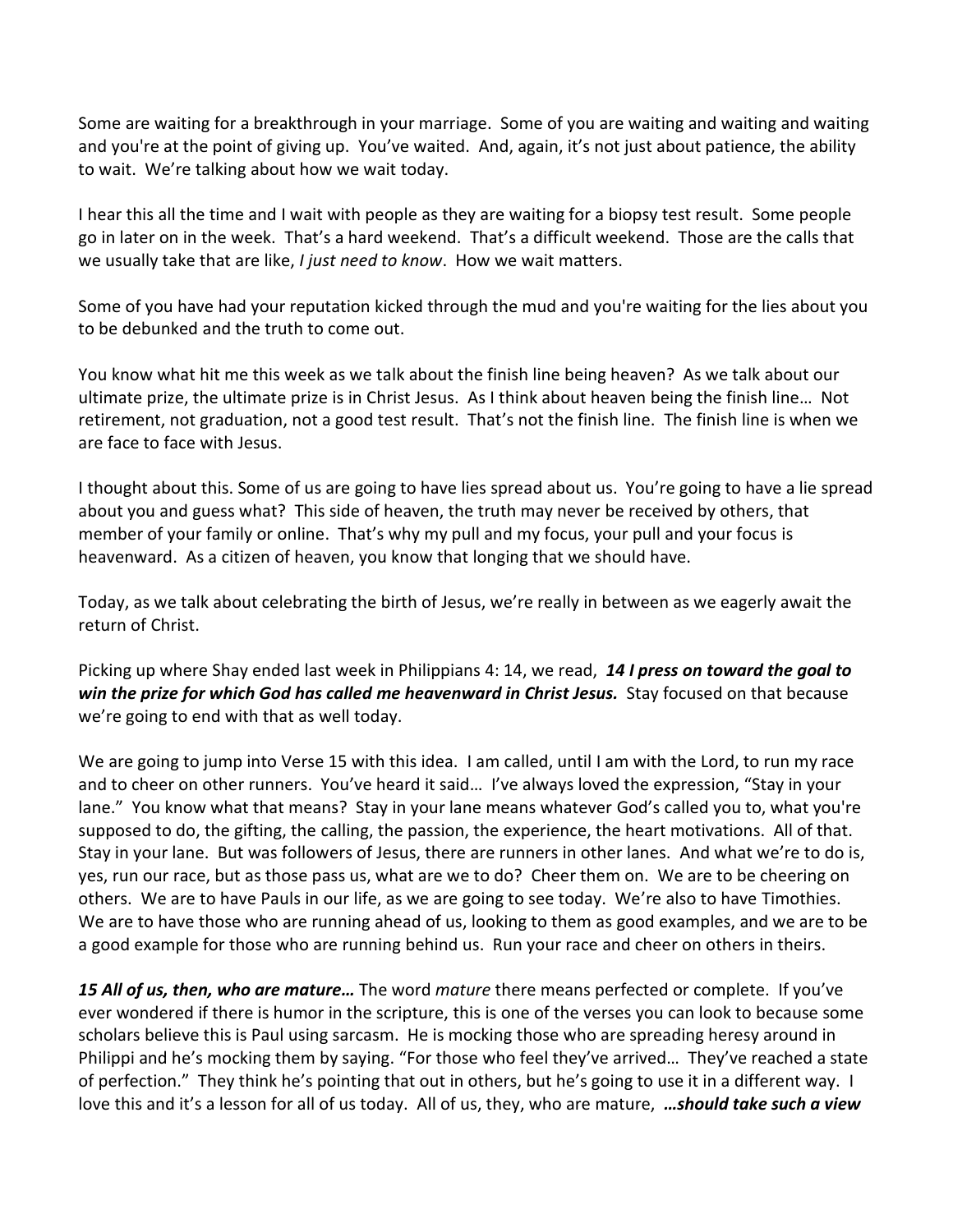*of things.* Eagerly awaiting the return of Christ. *And if on some point you think differently, that too God will make clear to you.* Understanding that we are all in different places in our race and at different paces. He says God will make that clear to you. If there's something you don't know yet, pray, learn, seek, grow, be discipled. Find other runners to come alongside you and help you with it. *16 Only let us live up to what we have already attained.* Meaning we don't want to take steps backwards.

Stuart Briscoe has a great paraphrase in his commentary on this that I want to share with you, and I think it's for all of us to take to heart today. It's his paraphrase of these verses 15 and 16. Here's what he says. He's saying, "Paul is summing up this idea of maturity in this way." And this is true for those of you who are 70 and those of you who are 17. He says, "Paul is making the point, I am complete in the sense that I have grown as far as I can at the present and I am ready for the next lesson. I stand ready for the next lesson."

In the last service, we had 87-year-old Pat Kershaw. I have coffee with her from time to time and she sits down with me. I can't remember all of the lessons that she has taught me over the last 20 years, but what I do remember is how many times, at Panera Bread or at Starbucks or wherever we would meet, her teaching me and telling me what God is teaching her. Eighty-seven years old and she is not done receiving the next lesson.

What Paul is saying here in this text is for those who are mature... You say, "I' am a mature..." or we would also say seasoned believer in Christ Jesus. You've learned everything you need to learn up to this point, but can we be honest? Some of you have stalled out. Some of you have stopped running. Some of you have stopped pressing on. And you're not awaiting the next lesson. Let's just go there for a moment. Take it in for a second. Have you stalled out in your pursuit of Christ? Again, when we talk about running the race and pressing on, we're not talking about winning our salvation. We cleared that up early on in this series. We are working out our salvation, we're not working for our salvation. But we are continuing and pressing on.

Some of you… because you're tired… Would you just raise your hand if you're tired? We can be honest. We get tired. "Ted, I'm not tired; I'm exhausted. Life has beat me down." And what has happened, because you're tired, or because you're exhausted, you're no longer digging into scripture. You stopped serving. I hear this all the time at this church, and I just wish we wouldn't hear it ever again after today. "I did my time; it's time for the younger people to come in and do it." Well, how about this. Show them how to do it. Keep running. Keep pressing on. Keep moving forward to the prize in which you were called in Christ Jesus. Keep running your race and cheer on young people. We don't need you to step aside. Some of you have stalled out and you need to get back in the race.

We talked about it in the debrief and I loved it. I asked Travis Brawner, an athlete, if somebody decides they're going to start running; they haven't been running for a long time, how do they get back into running? I'm speaking for a friend. He said, "It's really simple. Start slow." Some of you have quit serving, you've quit studying, you've quit reading. Your prayer life, if you're being honest, is a meal prayer. Your time with the Lord is 10 seconds before every meal. You've stalled out. I just want today to be an encouragement for all of us, and through the encouragement of Paul as we eagerly await the return of Christ to get back in the race. Start running. Don't lose what you have already attained.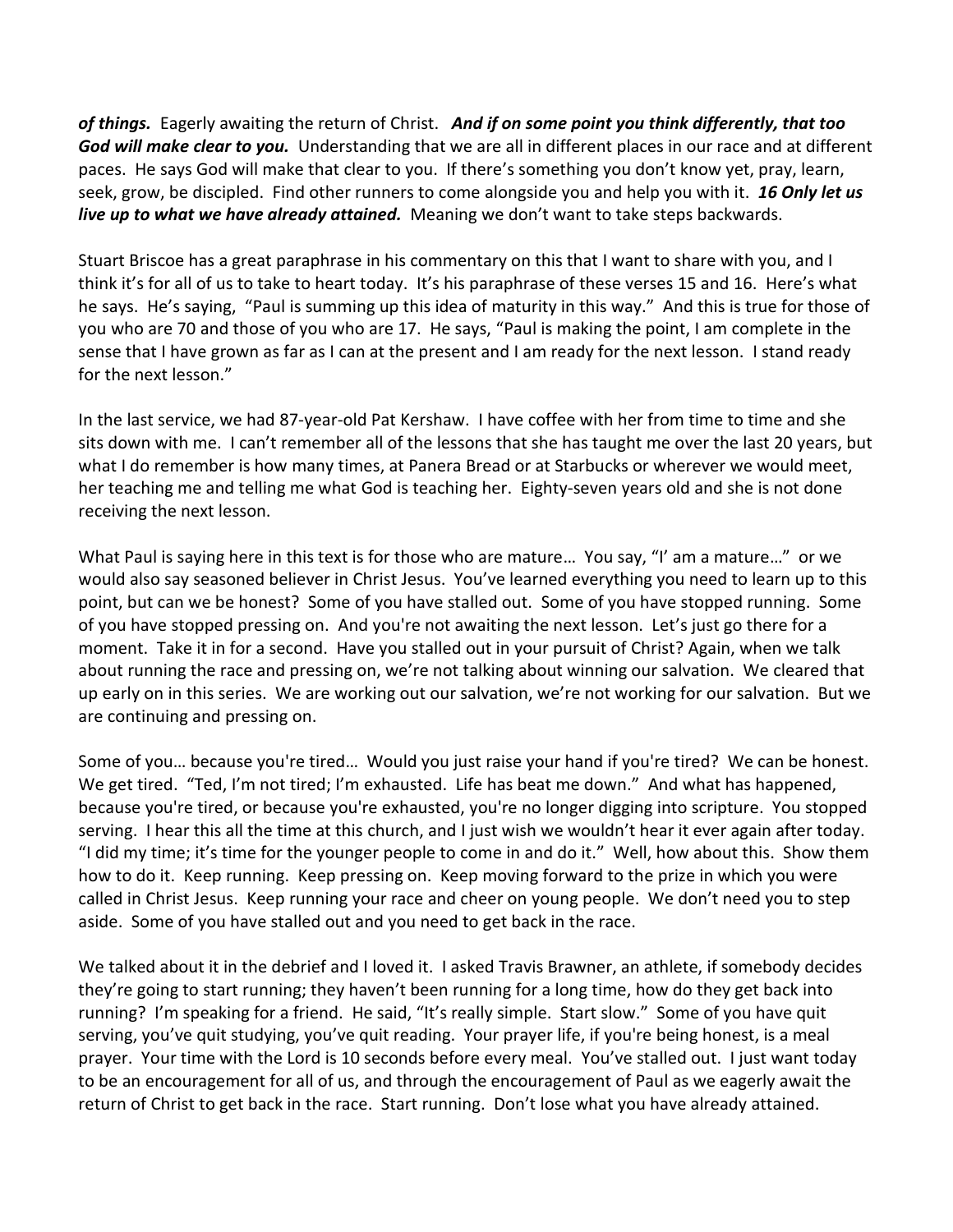In Hebrews 6: 1, I love what the writer says. *Therefore, let us move beyond the elementary teachings about Christ...* You're like, *I've learned all that*. Well, keep going. Don't stop. *…and be taken forward to maturity, not laying again the foundation…*

So, what we are going to see through the rest of this text is Paul telling us to follow good examples, be good examples, and then he's also going to share with us who we need to stay away from because how we wait matters. So, who should I be running with? Let's look at a few of them. You should run with those who take growth seriously. Those who take growth seriously and have not stalled out and they're still growing in their life.

You should run with those who stand strong, not still. Some of you have strong opinions in here. They are the same political opinions that you've held for 40 years, and you are strong and you are dogmatic. If anybody wants to share something with you or read something and ask you to explain it… You've stalled out. You're standing, but you're still. And we're called to stand. And yes, we did a whole series on *Armor* and how to stand in the battle. But another great word picture from the scripture as we're seeing today is press on, keep moving.

I'm 40 years younger than Pat Kershaw and if the Lord keeps me upon this earth for another 40 years, if he doesn't return for 40 years, I hope I'm in Panera Bread, meeting with someone younger, encouraging them to run their race. Not about a race I used to run. Not let me tell you about when I was younger… No, it's like here's what God is teaching me now. Here's what I'm learning now. Here's how I'm growing now. So, find someone who is standing strong but not still.

Run with those who look out for others and their growth. Run with someone who can point things out in your life and be like, "You know, you've told me about this, and you just shared that story with me, and can I just tell you something that popped out of that story to me..." Be willing to be challenged as iron sharpens iron. Be willing to be challenged when someone is like I went through a similar time in my marriage or as a parent or at my work I was asked to do something questionable and here's how I responded. Be willing to have your growth challenged.

I love this and this comes right out of Verses 15 and 16. Run with those who understand that we all run at different paces. Dr. Chuck Swindoll… I've always loved his preaching and his writing. I want to give a couple of quotes to you by Dr. Swindoll. *"Paul, in this text, graciously acknowledges that everybody grows up in Christ at different paces."* The church needs to hear that. We need to be reminded that we're all not running at the same pace. I've been challenged in this. There are some people that they want a strong vibrant relationship with Christ, and they are having capacity issues to do so. Sometimes it's a physical ailment. We're going to see it in a moment with this idea of lowly bodies. We all have lowly bodies and this side of heaven, they are going to break down and they are going to struggle because of sin, disease, ultimately death. But we are to continue on to press on. So, we all run at different paces.

*"In this spiritual marathon, some will be nearing the finish line at full speed. Others will be farther behind. Some will be trudging along at a snail's pace."* And there are those in here I would say this is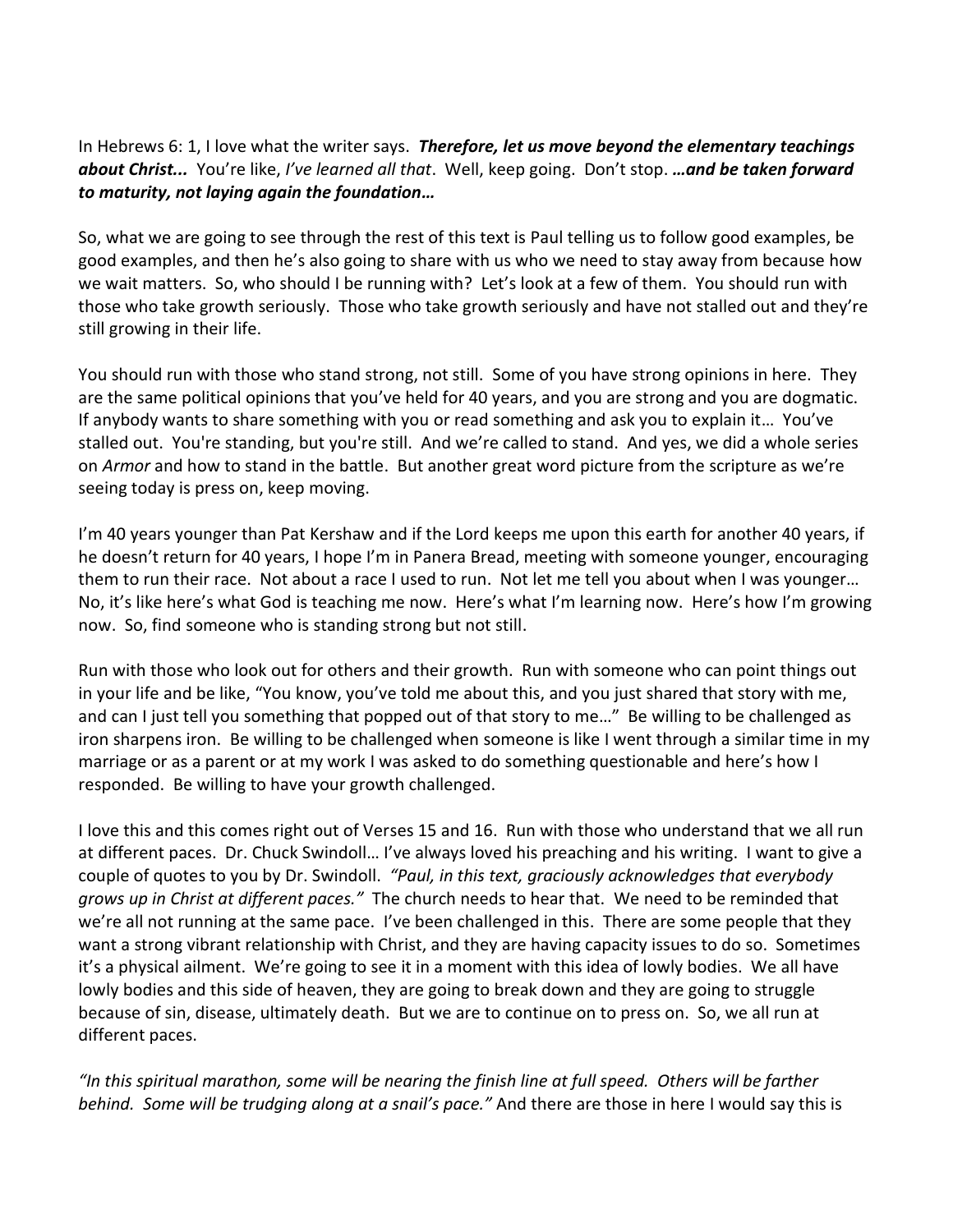true of too. *"And a few will be dragged along by others."* We welcome those who were drug here today. We're glad you're here.

## *"Paul knew that not everybody was yet in the same condition for running the race at top speed, but he was confident that God would continue to work in them toward the upward call in Christ Jesus."*

Run with those who encourage you to keep running. He goes on to say this: *"Living the Christian life is a team sport, not a solo mission."* This is why my passion will always be the local church. I love the local church. I love everything about the local church. I meet people all the time that tell me. "You know my church is big C church, and I get all I need sitting on my dock on a Sunday." I'm here to tell you no you don't. You need other believers in your life challenging you and encouraging you.

It's why we tell people who are watching from states away that say Woodland Hills is their church home. You're five states away, you're 1,000 miles away and you say this is my church home. We love that this is a supplement to helping you and encouraging you but when you have an emergency in your life, we can't be there for you. But guess what? A local church can. Find one. Plug into one. Dig into that so you can be encouraged by others. It's a team sport, a team effort, not a solo mission.

To me this is the perfect example of not just Woodland Hills Family Church but of First Baptist Church, Bloom Church. People running in this race together. *"As each of us maintains our own level of spiritual maturity, we also encourage others to do the same,"* Dr. Swindoll says. *"We are to lock arms with our brothers and sisters in the family of God. If we see one of our brothers slowing down in the race, we need to take him by the arm and encourage him to press on. When we see a sister out of breath from the exasperating challenges of life, we need to remind her to look up and look forward to press on toward maturity."*

I have a friend who is watching right now. We had a great talk a couple of weeks ago about this idea of being a good model. People are watching. We say it all the time around here. Our children are watching, they're listening, remembering, and repeating. They see everything you do. This is why you can't stall out in your faith. This is why you can't stop, Grandma and Grandpa, you're like, "I did it; I'm so tired." Keep going. Why? Because you have grandchildren now that are watching and you're a model.

My friend told me, " Ted, I'm a passionate hunter." Let me see all the hunters in the room. You're going to love this story and it may convict you in a different way. He said, "You know, when I moved out of Branson…" He moved to another state. He said, "I can't believe how many years I've lived here and have not hunted yet." They live on a few acres. His daughter is getting older. I know the family is watching right now. He said, "I went out and I taught her how to find the deer we want. Where the buck was bedding and then some scrapes so we could see the rut and everything. It was just perfect."

He said, "One afternoon, I had a couple hours. I went out and sat by a tree. I was there 30 minutes, and this eight-point buck comes walking down the trail. I dropped the buck." He said, "Ted, the weather was perfect, where I dropped the buck was going to be just a short pull onto the back of my truck bed. He said, "With the whole thing, I'm going Lord, this is of you. This is so perfect."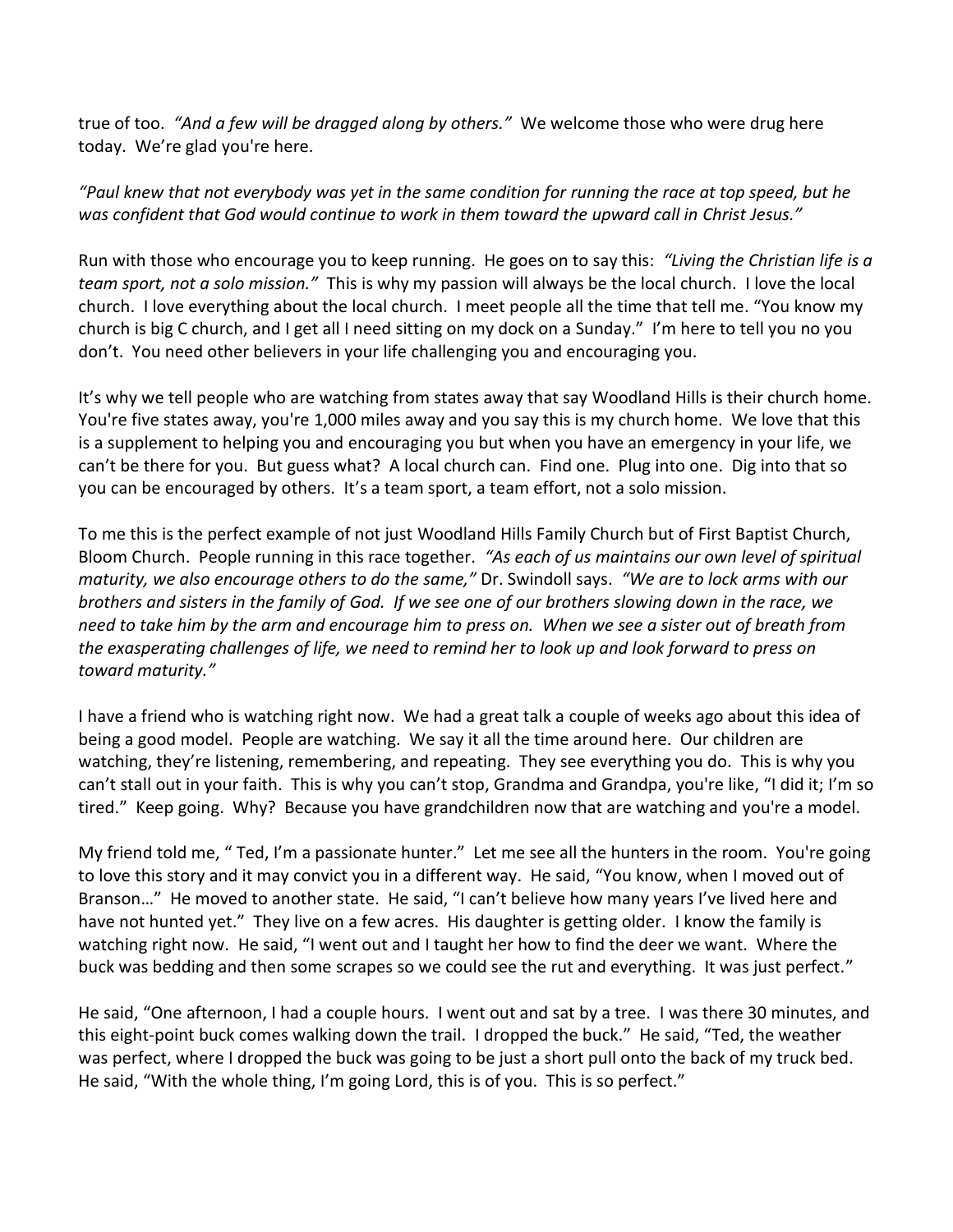He drives it back to his driveway and he brings his wife and daughter. They're celebrating because the daughter helped find this deer.

He sits down that night to register the deer on the state's website and realizes he's a week early. I heard some going, "What's the big deal?" It's illegal. He typed in his state's name and then the hunting laws and he got some bogus sight that had bad information, but he screen shotted it and the next day he called the conservation department and got an officer. He tells the whole story to the officer and there is silence on the other end of the phone. He asked the officer, "Has this ever happened before?" The officer goes, "It happens all the time but nobody every calls to tell us about it."

My friend said, "I pride myself on being a hunter, but more than that, I'm a dad and my daughter is watching. I want her to see." He asked the officer, "How's this going to go down." The officer said, "I'll have to call you back. we don't have this happen enough. We don't have policy on it. Let me figure out what's going on." The officer calls him back and says, "I'm going to have to come get the rack, write you a citation to appear in court. "

He shows up and my friend is sitting at the back of the truck, talking to him. My friend had already had the deer processed and given to a homeless shelter. He brings his family out to introduce him to the officer and the officer is like, "Wow, this doesn't ever happen. I don't ever get introduced to families in such a nice way." This story is so fantastic because I'd love to tell you who my friend is but his court date is December 15. How many thinks he should get a little leniency? Who says throw the book at him? Nobody had their hand up. Well, a couple of people from California, but… That was for other reasons. We love California. We have new members from California. Would you help me welcome all our members from California?

It was such a great moment, such a powerful testimony. He' like, "My daughter is watching, and it matters. I have to do the right thing even when the right thing is the hard thing. I want to be a good example. I want her to follow a good example so she can be a good example."

We read this in Philippians 3: 17 about this whole maturity and pressing on. *17 Join together in following my example, brothers and sisters,* Paul says, *and just as you have us as a model, keep your eyes on those who live as we do.* The bottom line is this. On your walk, in your journey, in your run, whatever illustration we put on this, as you press on to maturity in Christ, choose your examples carefully. Find those who are continuing to run in their race and cheering you on in yours.

He's going to take a turn now in Verse 18. Before he does, I want to show you this quick clip because it just reminds me that as you press on to maturity in Christ, when you leave here, when you leave a gathering of the local church or other believers, you're going to feel alone, you're not going to feel supported or encouraged. You're going to feel a lot like this young man who practiced hard for his school's Christmas play. Watch what happens to him. The best part is that trumpet player stops and looks around. You see all the parents doing the same thing. Let's hear it for that band teacher right there. You keep at it, buddy.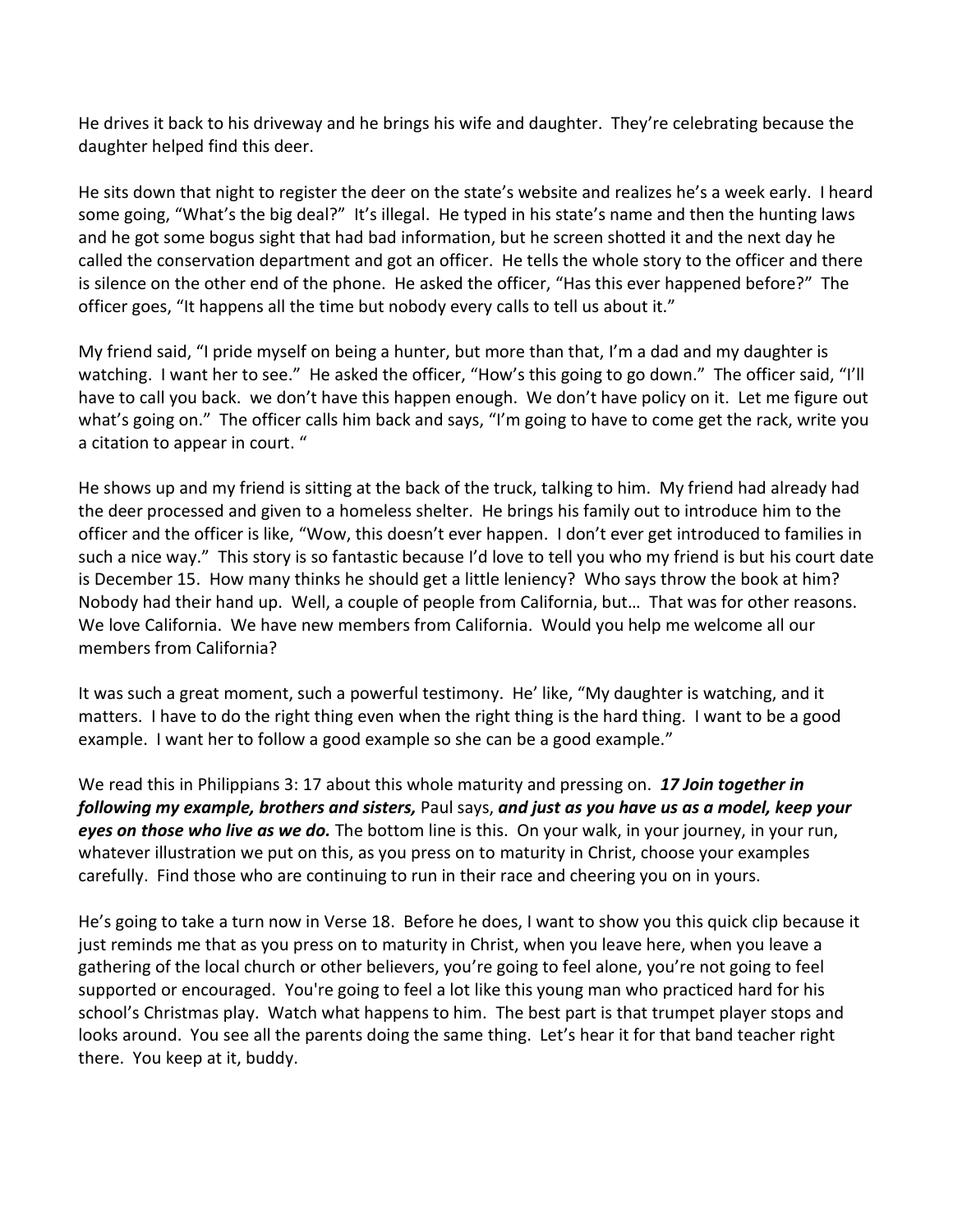This is why it's important to be a part of the local church. You don't have to run alone. Stop running alone.

Now he's going to move to Verse 18 and we're going to learn to stop running with enemies of the cross. Stop running with them. Stop allowing them to corrupt you. Here's what he says. This is as serious as it gets. *18 For, as I have often told you before and now tell you again even with tears…* These are tears of compassion. He's broken by this. He doesn't want the church at Philippi to be led astray, to drift astray, to compromise along their race. He says, *…many live as enemies of the cross of Christ.*

Young people, hear me. Stop following them. Stop following their example. Stop being influenced by them. Stop drifting with them. There are many today and you're going to hear this term more and we'll probably talk about it more in 2022, but there are many in evangelical churches today who are doing what's called *deconstructing their faith*. We don't have time to unpack that today, but if that's you and your like, *there is a lot I need to deconstruct after the last election, the last presidential cycle, what happened through the pandemic. I'm deconstructing.* Can I encourage you? Don't go on the path of destruction that leads to a shipwrecked faith.

*19 Their destiny is destruction…* I think there are ways you can deconstruct without destroying your faith. But their destiny is not eternal joy, it's destruction. *…their god is their stomach* (sensual desires)*, and their glory is in their shame.* We see this every day in our country. People who are living rebellious lifestyles towards God and they are finding glory in it. He says this is the path of destruction; they are enemies of the cross. *Their mind is set on earthly things.*

*20 But our citizenship is in heaven.* How many times have we heard this over the last few months at our church? We have a dual citizenship. We are citizens of the Kingdom of God first and then citizens of the United States of America second; they are not on the same level. One is over the other… period.

If you've ever traveled… I love traveling, and when I'm in a foreign country, I love visiting and I love learning about the culture and eating the food and spending time with people, but I can't wait to get home. Does anybody know what I'm talking about? You can't wait to get home. Some of you have journeyed to places like Louisiana and Arkansas and Texas and Oklahoma. You go there on vacation, and you have a great time, but you can't wait to get home because there is a pull, and let me tell you, being a citizen of the kingdom of heaven, we live our life here under the sun, upon this earth, but our pull is heaven.

*And we eagerly await a Savior from there, the Lord Jesus Christ, 21 who, by the power that enables him to bring everything under his control…* This is where your exhaustion is coming from. *…will transform our lowly bodies…* When I asked you to raise your hand if you're exhausted, that's why – our lowly body. Sin, disease, ultimately death. Seventy years you may have upon this earth, eighty if your strong, but those years are filled with sorrow and anguish, challenging times, obstacles we face, tragedy, mourning. We go through all of that, but our citizenship is not here. And some of these things that we're waiting for, I may wait for a lifetime upon this earth, but I will no longer after Christ returns. *…so that they will be like his glorious body.*